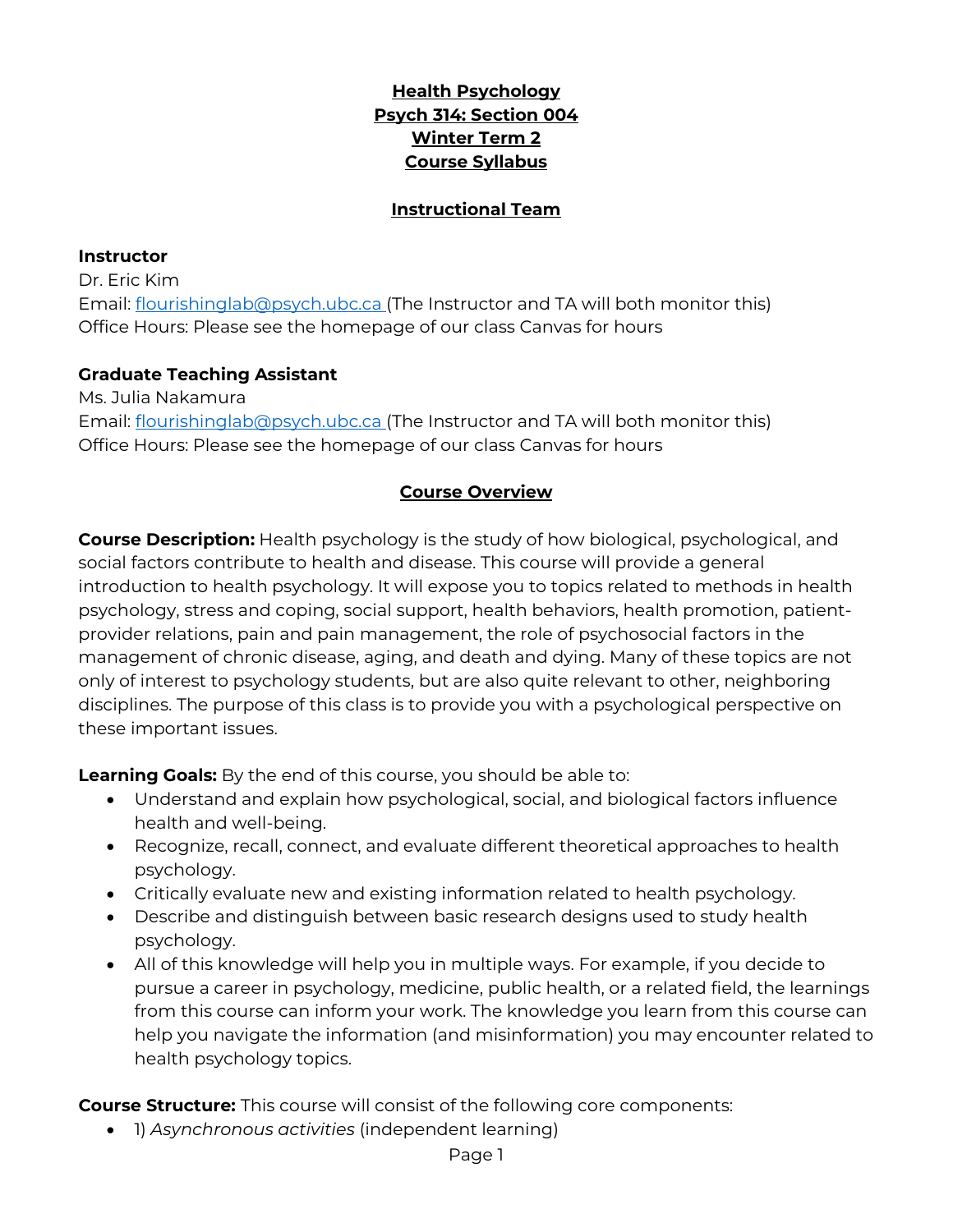- o Watch the pre-recorded lectures
- o Watch the other assigned videos
- o Study the assigned readings
- 2) *Synchronous activities* (live class meetings)
	- o Participate in the live discussions and group activities
- 3) *Evaluations* will be based on:
	- o Exams
	- o Assignments

**Impact of COVID-19 on our Course:** We are currently enduring a very unique time in history. Please be aware that we might modify elements of the course that are not working based on student feedback, as well as directives that are mandated by the University, and thus this syllabus is subject to change.

## **Contacting Us**

**Overview:** There are three main ways to connect with us. Please read the descriptions below for the best way to get your questions answered.

**1) Office hours & After Class:** Questions about course materials are best asked during these times. I will hold office hours for \_\_\_\_ hours after class each synchronous class on Thursdays.

**2) Discussion board:** For technical / logistical questions please check the discussion board on Canvas. If you cannot find an answer, please post your question. You will likely get a quick response from your classmates and your question will also help others who may have the same question. We will monitor the discussion board regularly and respond ASAP.

**3) Email:** Please use email only after trying the options above or if there is an urgent issue and will require only a 1-2 sentence response. We will try to respond within 48 hours on weekdays. Please put the topic you're emailing about in the email subject and email: [flourishinglab@psych.ubc.ca.](mailto:flourishinglab@psych.ubc.ca) Both the TA and instructor will be monitoring this email address.

## **Learning Materials**

**Overview:** We will be using three main tools to help us learn more about health psychology this upcoming semester and they include our textbook, Canvas, and Zoom.

## **Textbook:**

- We will be using this textbook:
	- o *Health Psychology: Biopsychosocial Interactions*, 2nd Canadian Edition
	- o Authors: Edward P. Sarafino, Timothy W. Smith, David B. King, Anita DeLongis
		- Please do not use the older version of this textbook (i.e., 1st edition) or other versions (e.g., American version).
- The textbook is required, and you can obtain it via: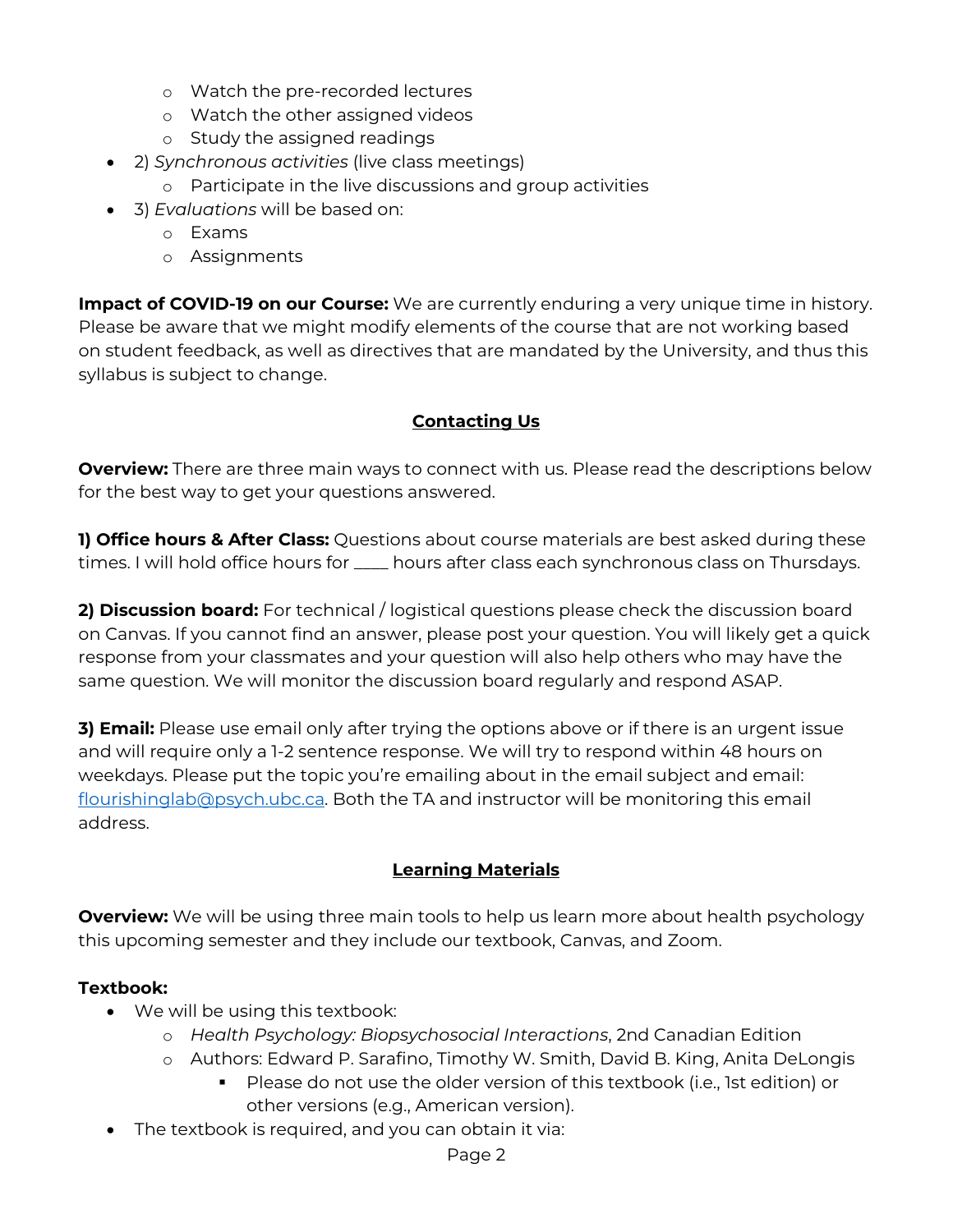- o Renting the [e-book from the publisher's website.](https://www.wiley.com/en-ca/Health+Psychology%3A+Biopsychosocial+Interactions%2C+2nd+Canadian+Edition-p-9781119506881) The e-book rental costs \$33 for 120 days and will last you till the end of the term.
- o Purchasing the e-book from the [UBC Bookstore](https://shop.bookstore.ubc.ca/courselistbuilder.aspx)
- o Purchasing a hardcopy from **[Amazon](https://www.amazon.ca/gp/product/1119506948/ref=ppx_yo_dt_b_asin_title_o00_s00?ie=UTF8&psc=1)**

### **Canvas**

- Pre-recorded video Lectures
	- o We will post lectures, lectures slides, and links to other materials.
- Please check our class Canvas website regularly. There you will receive information about:
	- o Announcements (check your settings to ensure you will receive notifications)
	- o Pre-recorded lectures
	- o Lecture slides
	- o Recordings of live class sessions
	- o Other videos and links to outside materials
	- o Assignments
	- o Exams

### **Zoom**

- We will be using Zoom for our live class meetings and for offices hours.
	- o The links and passwords for these will be on Canvas.
	- o Please keep your microphone muted when you are not speaking.
- Synchronous (real-time) class meetings:
	- o Before coming to class, please watch the pre-recorded materials and also do the textbook readings. Our interactive activities and discussions will be structured to help deepen our learning of the topics that we are engaging with.
	- o These synchronous classes are not mandatory, but we encourage you to attend.
	- o These meetings will be recorded, so if you do not attend, please watch the recordings as there might be some exam materials discussed in the synchronous meetings.

## **Course Evaluation**

**Overview:** You will be assessed via exams and assignments. You can also participate in the human subject pool for extra credit (see below for more information).

- The exams will primarily consist of multiple choice and short answer (written) questions. Multiple choice questions will be drawn directly from the textbook, while short answer questions will be drawn directly from lectures.
- Exams are **non-cumulative.**
- The exams will cover both lecture and textbook material, including material presented by guest lecturers. You may be tested on any material covered in lectures *or* in the textbook (including material that was only discussed in class or material that only appeared in the assigned readings).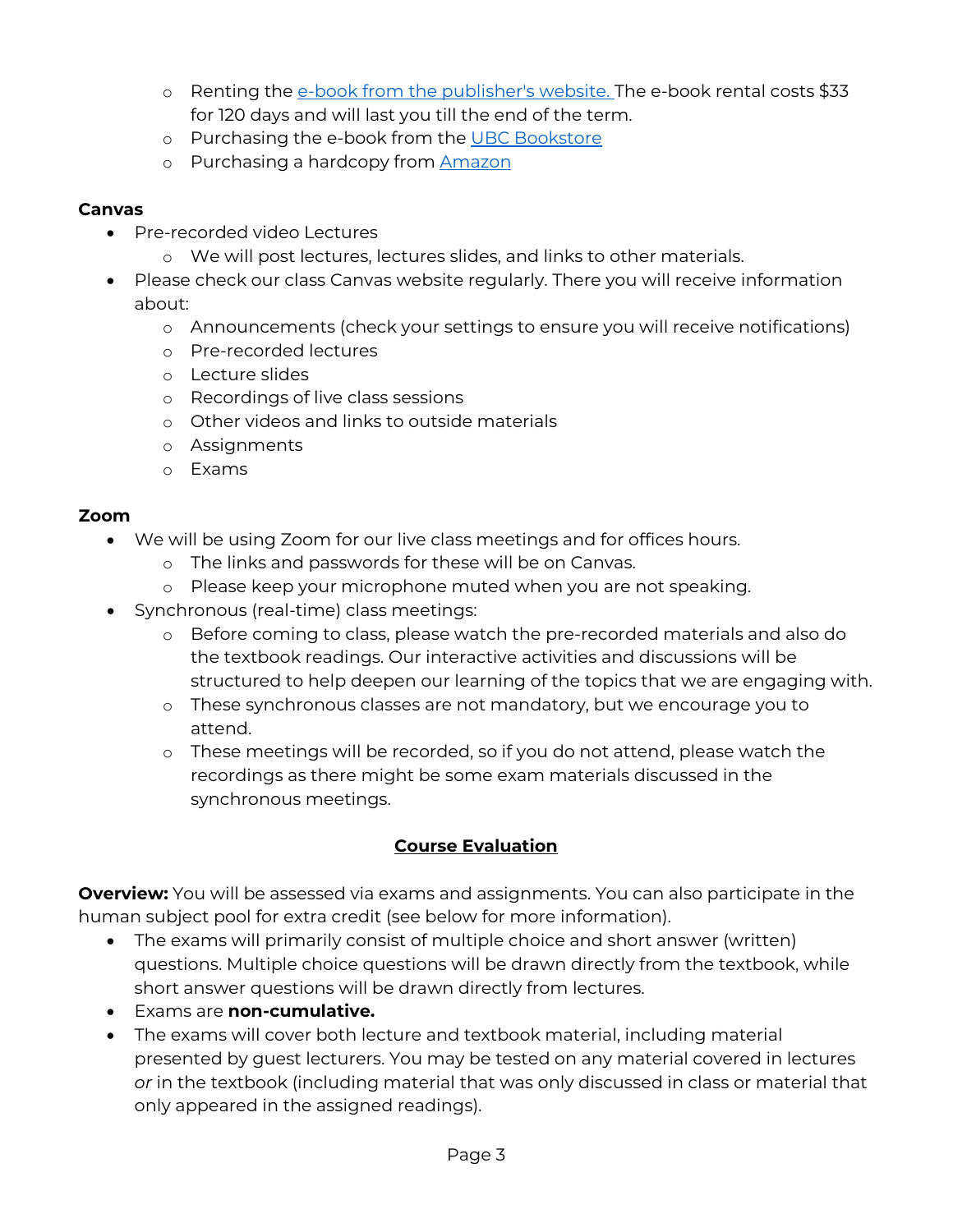- The purpose of the lectures is to amplify, explain, and expand upon material presented in the textbook and to give you a richer understanding of health psychology. Although there will be overlap between the lectures and the textbook, there will be a good deal of unique material presented in the lectures that is not part of the textbook. Furthermore, some material from the textbook will not be discussed in class (i.e., we will not cover all textbook material in lecture). This means that to be successful in this course, you must carefully read the text and attend the lectures. It is recognized that students have different preferences for concordance between lectures and the textbook, and if you prefer a class in which the lectures repeat all of the information from the textbook, you are strongly encouraged to enroll in another section or course.
- Exams will take place on Canvas. To take an exam, log into Canvas and then navigate to the Quiz section.
- Once you start an exam, you will have 1 hour to complete it.
- The exams will be open note / open book.
- Your exam responses must reflect your own knowledge and understanding. You cannot consult with other students, tutors, etc. while writing the exam. You also cannot copy or distribute the exam materials. Academic misconduct will result in disciplinary measures.
- Examinations will be given on published dates only. If you are unable to write the exam on the published dates, please let me know in advance. I ask that you do not send me your medical / personal documentation. Accommodations will be made on a case-by-case basis (for UBC's Academic Concession policy, see [http://www.calendar.ubc.ca/vancouver/index.cfm?tree=3,329,0,0\)](http://www.calendar.ubc.ca/vancouver/index.cfm?tree=3,329,0,0).
- If you have an ongoing health problem that would prevent you from completing multiple exams and assignments, or if you are unable to take the final exam, then you should contact your faculty's advising office to apply for an academic concession. [Arts](https://students.arts.ubc.ca/advising/academic-performance/help-academic-concession/) [Commerce](https://mybcom.sauder.ubc.ca/academic-concession) [Engineering](https://academicservices.engineering.ubc.ca/exams-grades/academic-concession/) [Land and Food Systems](https://www.landfood.ubc.ca/student-services/medical-emotional-difficulties/) [Science](https://science.ubc.ca/students/advising/concession)
- Exam grades will be posted on the course website.

**Assignments:** You have the option of completing up to three activity assignments (see below for more information). These assignments are designed to help you think more deeply about some of the topics we discuss in this course in a fun, insightful way. These assignments will involve time and effort on your part outside of class and will include a writing component.

- Activity assignments must be submitted by 11:59 pm PST on Canvas on the respective due date.
- Detailed guidelines for each assignment will be posted on Canvas.

**Two evaluation routes:** You can choose either evaluation route below. Compared to past years, this class has been re-designed to place less emphasis on any one exam. As everyone's circumstances and preferences are different, we provide two options to choose from. Students will be given 3 exams and the option of writing up to 3 activity assignments.

• Evaluation Route #1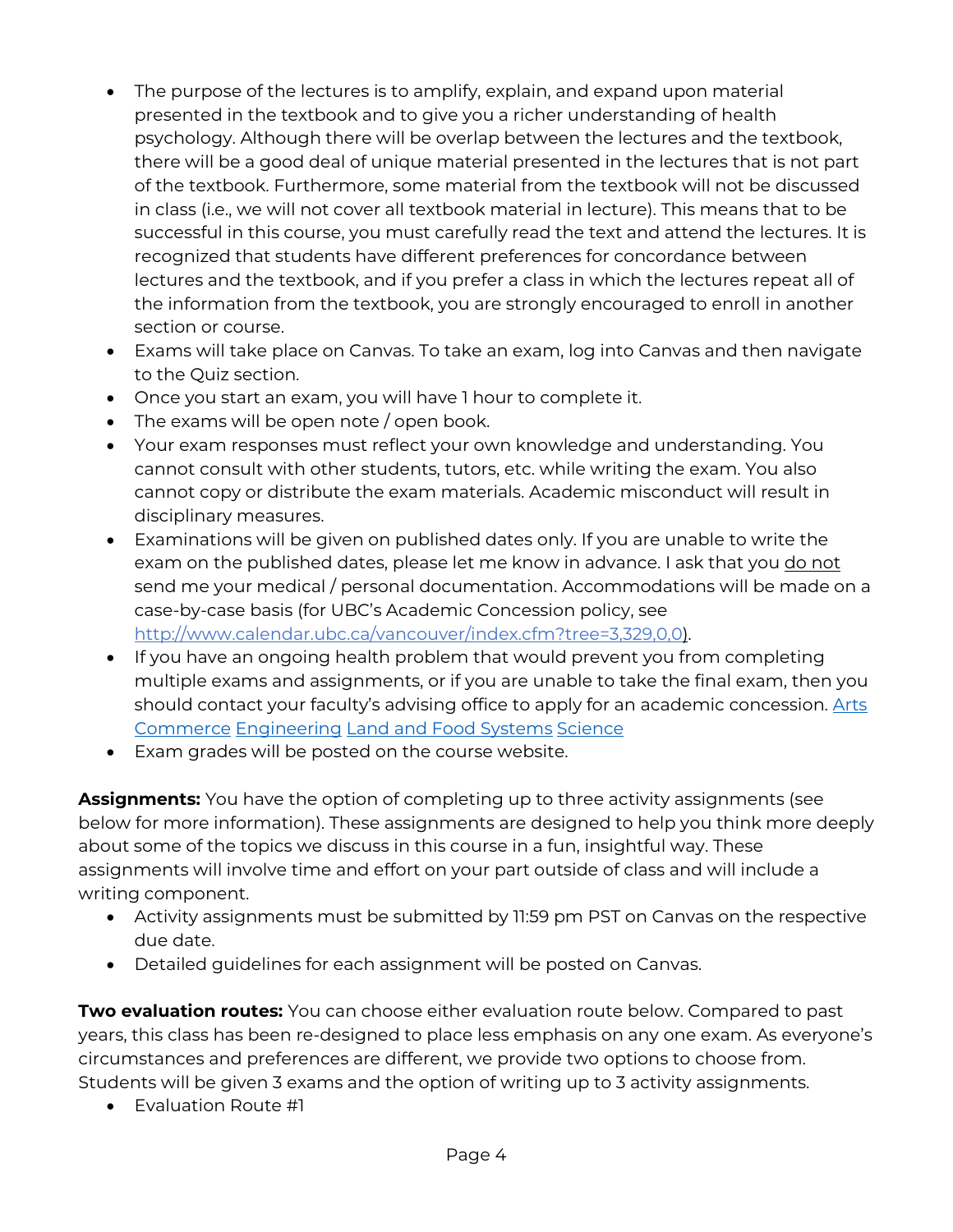- o The 'classic' options are for those of you who do not write the activity assignments, midterm 1 will comprise 35%, midterm 2 will comprise 30%, and the final exam will comprise 35% of their final grade.
- Evaluation Route #2
	- o You can also choose to write up to three activity assignments in addition to the exams. Each activity assignment will count 6% of your final grade. That means that for students who write one activity assignment, the exams will comprise 33%, 28%, and 33% of their final grade. For students who write two activity assignments, the exams will comprise 31%, 26%, and 31% of their final grade etc.
- Important note:
	- o The activity assignments will only be counted in your final grade if they improve your overall grade in the course. If they bring your overall grade down, you will only be evaluated according to Route 1. You will not be penalized for doing extra work. You do not need to notify the professor which route you choose. If you hand activity assignments and they improve your grade, you will be evaluated according to Route 2.
- Example:
	- o For example, a student who receive a 60% on their first midterm and 80% on their second midterm and final exam would receive a final grade of 73% via evaluation route 1.
	- o If this student completed two activity assignments a 90% on both assignments, then that results in a final grade of 75% (evaluation route 2). If the same student did one activity assignment and received a 60%, then that would result in a final grade of 73%. Evaluation route 1 would be used in this case because the activity assignment does not get counted if it brings down the final grade.

### **Oops Token:**

• We've built a lot of flexibility into every aspect of the course, but at some point despite your best efforts—something might go wrong ("Oops!") and you might need an extra bit of flexibility. For example, maybe your WiFi goes out just as you're about to submit an assignment that you've worked really hard on, and you need extra time to submit it. So, each student gets one Oops! Token which you can use to get a little extra flexibility once during the term. Ideally, you'll never need to use your Oops! Token. But if you have a problem and would like to use your Oops! Token, email your TA with the subject line "Oops! Token" and explain what additional flexibility you are requesting.

### **Grade Change Requests**

- If you would like to request a change to a grade, please complete a Grade Change Request Form (found on Canvas).
- Things to consider:
	- o A grade change request must be made within a week of the initial grade receipt.
	- o A grade change request may be denied if the reasoning given for the re-grade is not sufficient.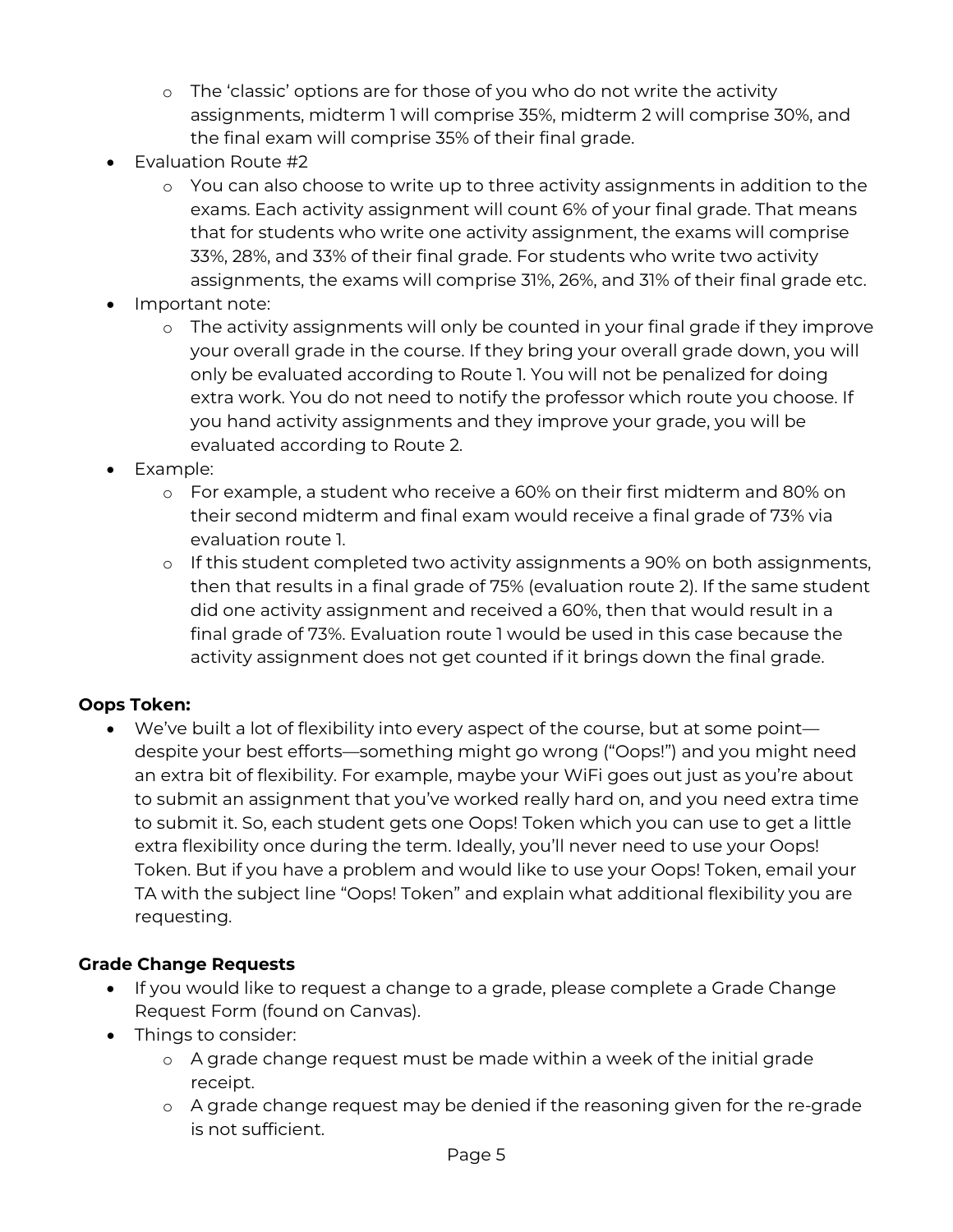o The instructor and TA will re-grade and re-evaluate the submitted assignment if a re-grade is granted. A re-grade *can often result in a lower grade than the initial grade given*.

## **Human Subject Pool**

- You can earn up to 3% extra credit (max) by participating in the human subject pool
- You can earn 0.5% for 30 min experiment that you participate in
- As an alternative you can also complete a library writing project.
- Your points will be added to your final grade after scaling.
- For further details about the human subject pool and the alternate library writing project, please visit [https://psych.ubc.ca/undergraduate/opportunities/human](https://psych.ubc.ca/undergraduate/opportunities/human-subject-pool/)[subject-pool/](https://psych.ubc.ca/undergraduate/opportunities/human-subject-pool/)

# **Respectful and Inclusive Learning Environment**

**Overview:** The opinions and perspectives of all individuals are valued and respected, no matter their age, gender, ability, ethnicity, religion, political affiliation, sexual orientation, gender identity, or gender expression. To this end, and in support of UBC's Positive Space campaign [\(https://psych.ubc.ca/about/equity-inclusion/](https://psych.ubc.ca/about/equity-inclusion/) ), we further aim to foster a classroom atmosphere that is receptive to and welcoming of LGBTQ people and issues (see [http://positivespace.ubc.ca\)](http://positivespace.ubc.ca/).

All individuals in the classroom should feel safe to express their thoughts and opinions without judgment, ridicule, or discrimination. As such, thoughts and opinions should be shared in a thoughtful, nonjudgmental, and socially responsible manner. In regards to more sensitive issues, it is advisable that we all "think before we speak." If a particular statement or behavior might offend someone or make an individual feel alienated or threatened in any way, it should not be shared. Educated and respectful opinions, on the other hand, are always welcome. Our goal is not to always agree, but rather to disagree without being threatening or alienating. Our overarching goal is to create a safe space where we can all learn from one another. Failure to adhere to this policy will not be tolerated and may result in removal from the class

# **Learning and Wellness Resources**

**Overview:** There are several resources available to you. Please read the descriptions below.

**Learning Commons:** This is an online resource designed to provide you with learning and study support. It is an interactive website that provides access to information on exam preparation, tutoring, on-campus learning workshops, study groups, and technical tools [\(http://learningcommons.ubc.ca/\)](http://learningcommons.ubc.ca/).

**Writing Support:** You can obtain assistance with writing through the UBC Writing Centre [\(http://learningcommons.ubc.ca/tutoring-studying/improve-your-writing/\)](http://learningcommons.ubc.ca/tutoring-studying/improve-your-writing/). The Writing Centre offers courses, tutoring services, and an online Writer's Workshop to assist students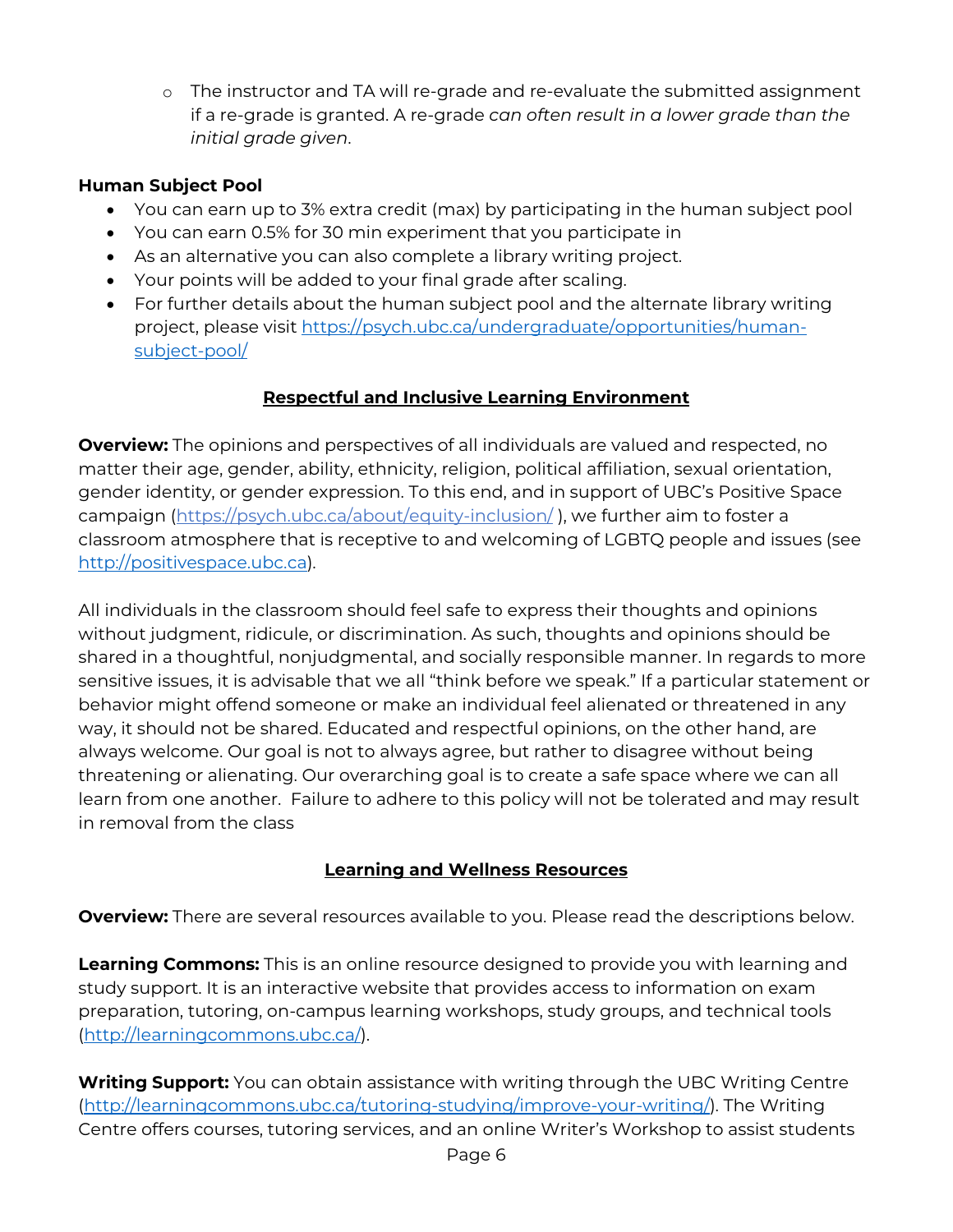in developing their writing skills. The UBC Library (http://help.library.ubc.ca/) provides online information to assist students in conducting library searches for papers.

**Managing Mental Health During the COVID-19 Outbreak:** You may be feeling stressed, anxious, lonely, or depressed during the pandemic. The pandemic might have exacerbated difficulties that you already had in your life. UBC Student Services has compiled information on steps that you can take to manage your mental health: <https://students.ubc.ca/covid19/mental-health-during-covid-19-outbreak>

**Wellness Resources:** UBC Counselling Services offers virtual counselling appointments and wellness advising appointments. For more information, call (604) 822-3811 or visit: <https://students.ubc.ca/health/counselling-services>

**Centre for Accessibility (Access & Diversity):** CFA provides accommodations for students living with physical or mental disabilities [\(https://students.ubc.ca/about-student](https://students.ubc.ca/about-student-services/centre-for-accessibility)[services/centre-for-accessibility\)](https://students.ubc.ca/about-student-services/centre-for-accessibility)

**Student Health Services:** Student health [\(https://ubc.ca/livewell/services/student-health](https://ubc.ca/livewell/services/student-health-service)[service\)](https://ubc.ca/livewell/services/student-health-service) provides you with a variety of healthcare related services to help you maintain your health while studying. Access to doctors and registered nurses.

**Issues for Students Studying Abroad and Remotely:** During this pandemic, the shift to online learning has greatly altered teaching and studying at UBC, including changes to health and safety considerations. Keep in mind that some UBC courses might cover topics that are censored or considered illegal by non-Canadian governments. This may include, but is not limited to, human rights, representative government, defamation, obscenity, gender or sexuality, and historical or current geopolitical controversies. If you are a student living abroad, you will be subject to the laws of your local jurisdiction, and your local authorities might limit your access to course material or take punitive action against you. UBC is strongly committed to academic freedom, but has no control over foreign authorities (please visit<http://www.calendar.ubc.ca/vancouver/index.cfm?tree=3,33,86,0> for an articulation of the values of the University conveyed in the Senate Statement on Academic Freedom). Thus, we recognize that students will have legitimate reason to exercise caution in studying certain subjects. If you have concerns regarding your personal situation, consider postponing taking a course with manifest risks, until you are back on campus or reach out to your academic advisor to find substitute courses. For further information and support, please visit:<http://academic.ubc.ca/support-resources/freedom-expression>

# **Policies**

**Overview:** Our University and Department have several important policies. Please read them carefully so that you know what they are.

**Academic Integrity:** The academic enterprise is founded on honesty, civility, and integrity. As members of this enterprise, all students are expected to know, understand, and follow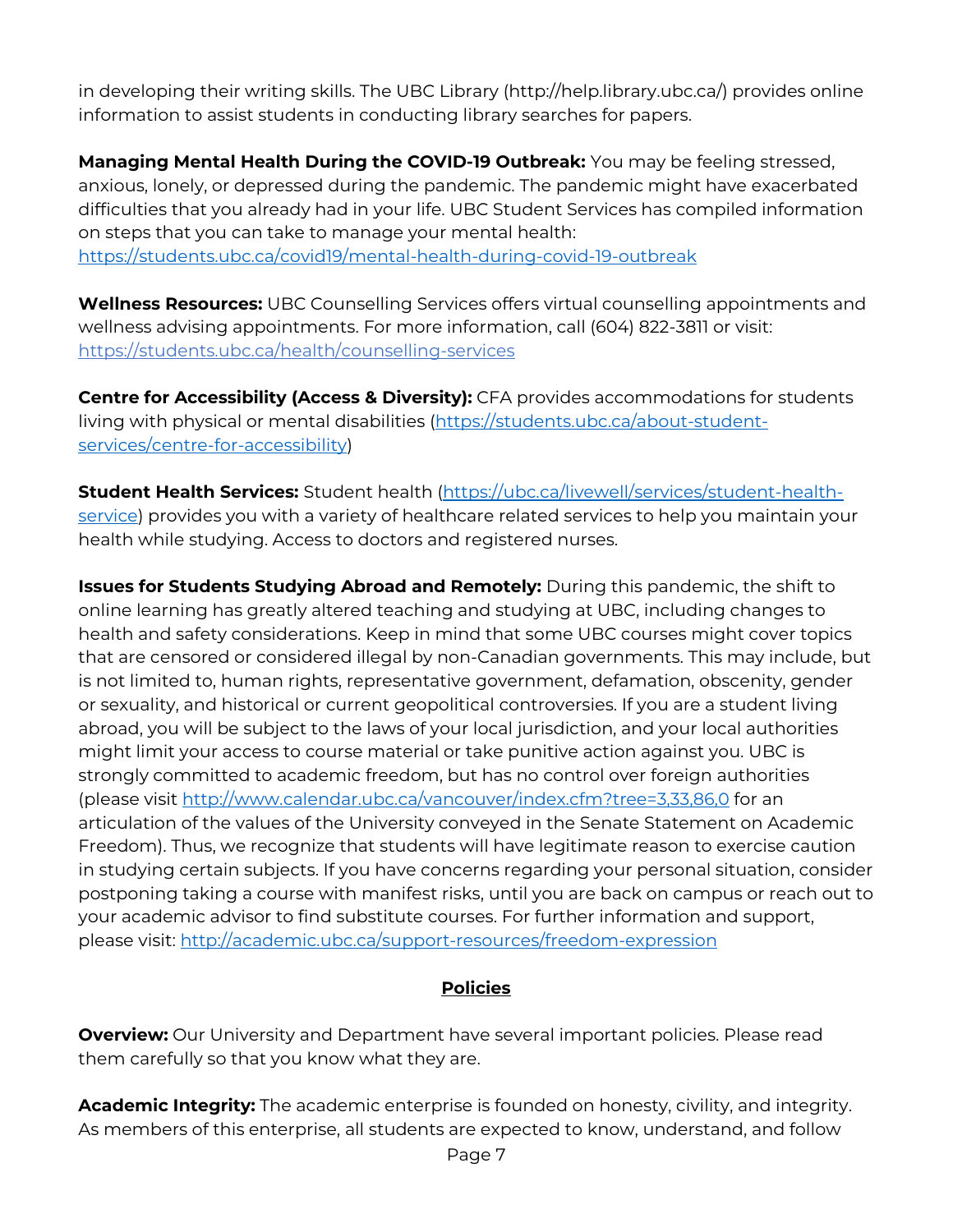the codes of conduct regarding academic integrity. At the most basic level, this means submitting only original work done by you and acknowledging all sources of information or ideas and attributing them to others as required. This also means you should not cheat, copy, or mislead others about what is your work. Violations of academic integrity (i.e., misconduct) lead to the breakdown of the academic enterprise, and therefore serious consequences arise and harsh sanctions are imposed. For example, incidences of plagiarism or cheating may result in a mark of zero on the assignment or exam and more serious consequences may apply when the matter is referred to the Office of the Dean. Careful records are kept in order to monitor and prevent recurrences. A more detailed description of academic integrity, including the University's policies and procedures, may be found here: [Student Conduct and Discipline.](http://www.calendar.ubc.ca/vancouver/index.cfm?tree=3,54,0,0)

All graded work in this course, unless otherwise specified, is to be original work done independently by individuals. If you have any questions as to whether or not what you are doing is even a borderline case of academic misconduct, please consult your instructor.

The Department of Psychology takes academic integrity very seriously and has taken steps to alleviate misconduct. For example, the Department has implemented software that can reliably detect cheating on multiple-choice exams by analyzing the patterns of students' responses. In addition, the Department subscribes to *TurnItIn* – a service designed to detect and deter plagiarism. All materials (term papers, lab reports, etc.) that students submit for grading will be scanned and compared to over 4.5 billion pages of content located on the Internet or in *TurnItIn*'s own proprietary databases. The results of these comparisons are compiled into customized "Originality Reports" containing several sensitive measures of plagiarism; instructors receive copies of these reports for every student in their class.

In all cases of suspected academic misconduct, the parties involved will be pursued to the fullest extent dictated by the guidelines of the University. Strong evidence of cheating or plagiarism may result in a zero credit for the work in question. According to the University Act (section 61), the President of UBC has the right to impose harsher penalties including (but not limited to) a failing grade for the course, suspension from the University, cancellation of scholarships, or a notation added to a student's transcript.

**Academic Accommodation:** The University accommodates students who have registered with [the Centre for Accessibility.](http://students.ubc.ca/about/access) Please let me know in within the first two weeks of class, if you require any accommodation.

**Academic Concession:** If you encounter unanticipated events or circumstances that interfere with your ability to accomplish your academic coursework, please notify me. You may be able to obtain academic concession from the Dean of your Faculty. For further information on academic concession, see [Policies and Regulations in the UBC Calendar](http://www.calendar.ubc.ca/vancouver/index.cfm?tree=3,329,0,0) and also [your academic advising office](https://students.ubc.ca/enrolment/academic-learning-resources/academic-concessions) for more information.

**Adjusted Departmental Grading Scale Policy (for 2020-2021):** All psychology classes are required to comply with departmental norms regarding grade distributions in order to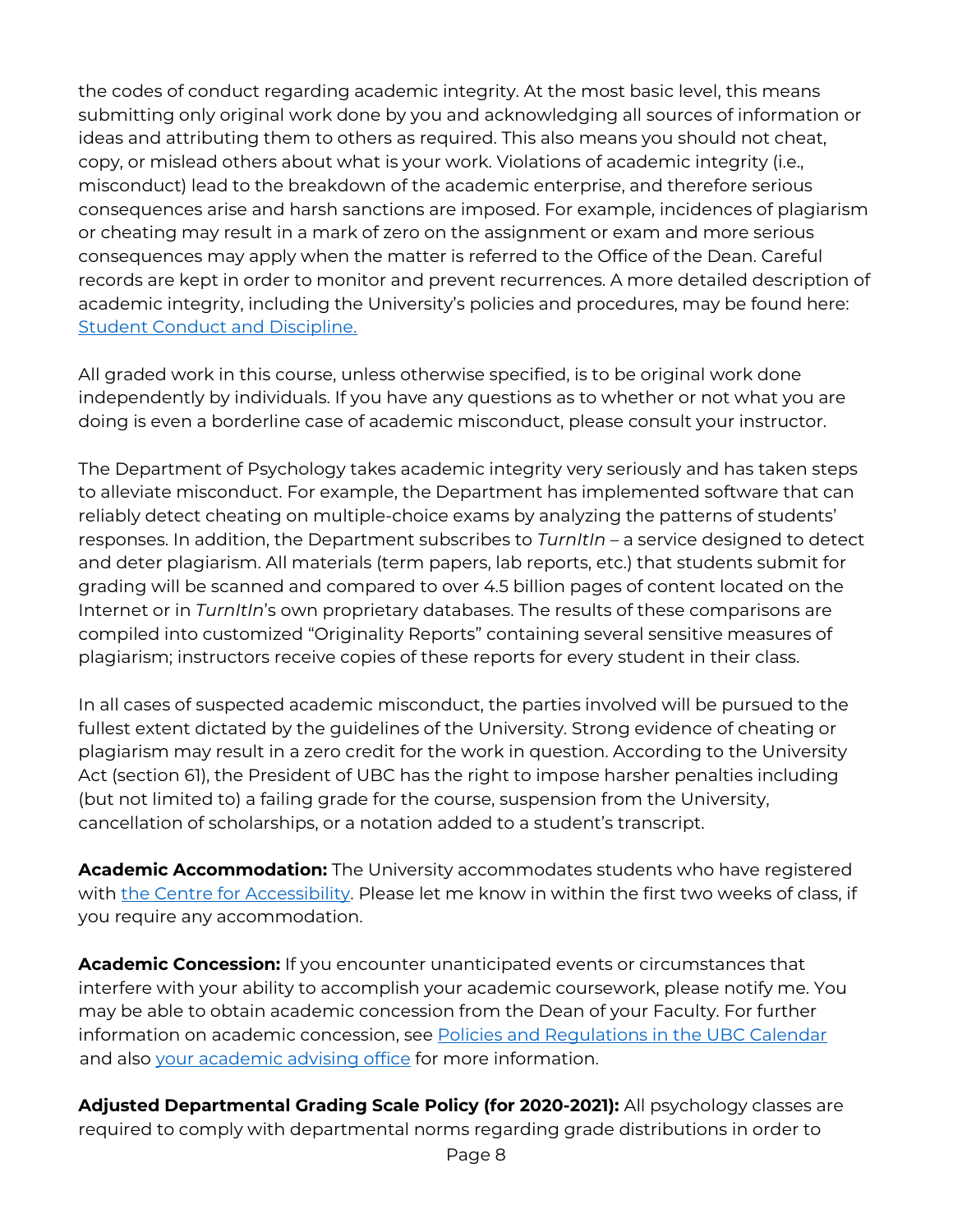maintain equity across multiple course sections. However, due to COVID-19 and to provide more understanding during these times, the departmental norms have been temporarily adjusted upwards by 5%. Thus, the average grade in 300-level Psychology classes will be between 71 to 75%, with a standard deviation of ~13%. Scaling may be used to comply with these norms; grades may be scaled up or down as necessary by an instructor or the department. Grades are not official until they appear on a student's academic record. You will receive both a percent and a letter grade for this course. At UBC, percentages convert to letter grades according to the key below:

| A+   | 90-100% | $C+$ | 64-67%    |
|------|---------|------|-----------|
| А    | 85-89%  | C    | 60-63%    |
| А-   | 80-84%  | $C-$ | 55-59%    |
| $B+$ | 76-79%  | D    | 50-54%    |
| В    | 72-75%  | F    | $0 - 49%$ |
| В-   | 68-71%  |      |           |

## **Acknowledgements**

**Overview:** We want to acknowledge and say thank you to the following organizations and people.

**xwməθkwəy̓əm (Musqueam) people:** UBC's Point Grey Campus is located on the traditional, ancestral, and unceded territory of the xwma $\theta$ kway' am (Musqueam) people. The land it is situated on has always been a place of learning for the Musqueam people, who for millennia have passed on in their culture, history, and traditions from one generation to the next on this site.

**Syllabus contributors:** Portions of this syllabus were inspired by Drs. Nancy Sin, Christiane Hoppmann, Anita DeLongis, David King, Mark Lam, Lily May, Liz Dunn, Mark Schaller, and the Society for Health Psychology.

### **Schedule**

**Overview:** Directly below are some key features of our schedule that you should remember. Below that is a table that visually displays our upcoming semester. The dates refer to approximate days when we will start with a new topic. Due to COVID-19 and the delay of our start date, there might be some variations in the dates and we will announce these ahead of time.